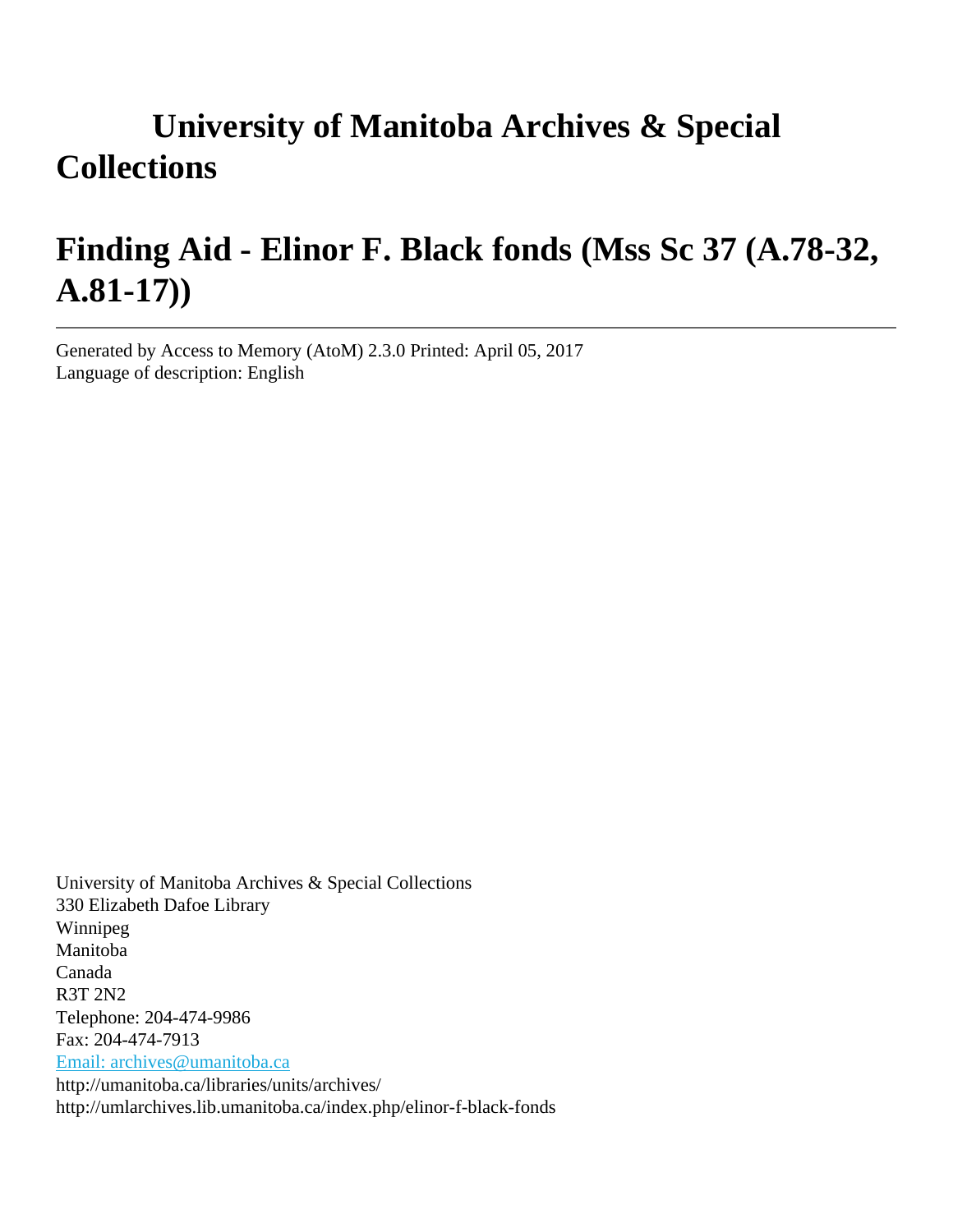## **Table of contents**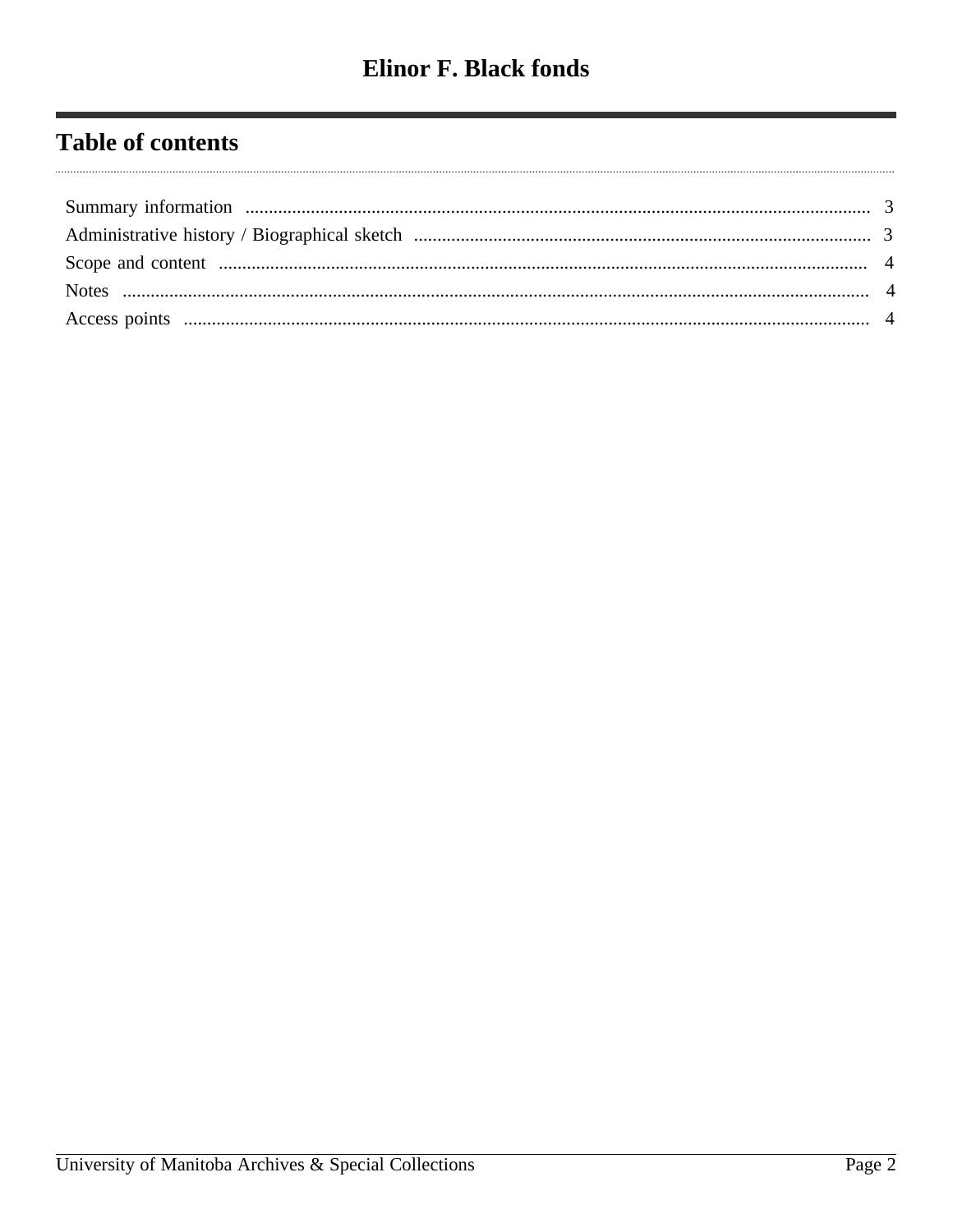| <b>Repository:</b>           | University of Manitoba Archives & Special Collections |
|------------------------------|-------------------------------------------------------|
| <b>Title:</b>                | Elinor F. Black fonds                                 |
| ID:                          | Mss Sc 37 (A.78-32, A.81-17)                          |
| Date:                        | 1941-1971 (date of creation)                          |
| Language:                    | English                                               |
| <b>Physical description:</b> | 0.13 m of textual records.                            |

### <span id="page-2-0"></span>**Summary information**

## <span id="page-2-1"></span>**Administrative history / Biographical sketch**

#### **Note**

Elinor Frances Elizabeth Black was born in 1905 in Nelson, British Columbia, and moved to Winnipeg at the age of 12. As a high school student at Kelvin High School and undergraduate student, Black was involved in the United Church's Canadian Girls In Training, where she met Gertrude Rutherford, an important player in the Student Christian Movement and an advocate of women as professionals. Her friendship with Rutherford and with other women she befriended through the movement continued throughout her life, as seen in the large collection of correspondence in the Elinor Black fonds. In 1924, against the wishes of her family, Black entered the University of Manitoba Medical School, graduating in 1930. She set up a practice in Winnipeg in 1931 after spending a year working and travelling in Britain, and in 1933 was appointed assistant in obstetrics and gynaecology at the Winnipeg General Hospital and assistant demonstrator in obstetrics and gynaecology at the University of Manitoba. Black was promoted to lecturer at the University of Manitoba in 1937, the same year she received a six-month appointment as house surgeon at the South London Hospital for Women. In 1938 Black was the first Canadian woman to become a member of the British Royal College of Obstetricians and Gynaecologists. Elinor Black was appointed Professor and Head of Obstetrics and Gynaecology at the University of Manitoba Faculty of Medicine in 1951. During her tenure as Head, the department of Obstetrics and Gynaecology grew in size and in stature. Black continued to break ground, becoming the first woman to be president of the Society of Obstetricians and Gynaecologists in 1961. In 1970, Elinor Black received an honourary degree from the University of Winnipeg. She continued working for the University of Manitoba and at her private practice until just two days before her death in 1982.

#### **Custodial history**

The fonds was donated to University of Manitoba Archives & Special Collections by Dr. Elinor Black in 1978 and 1981.